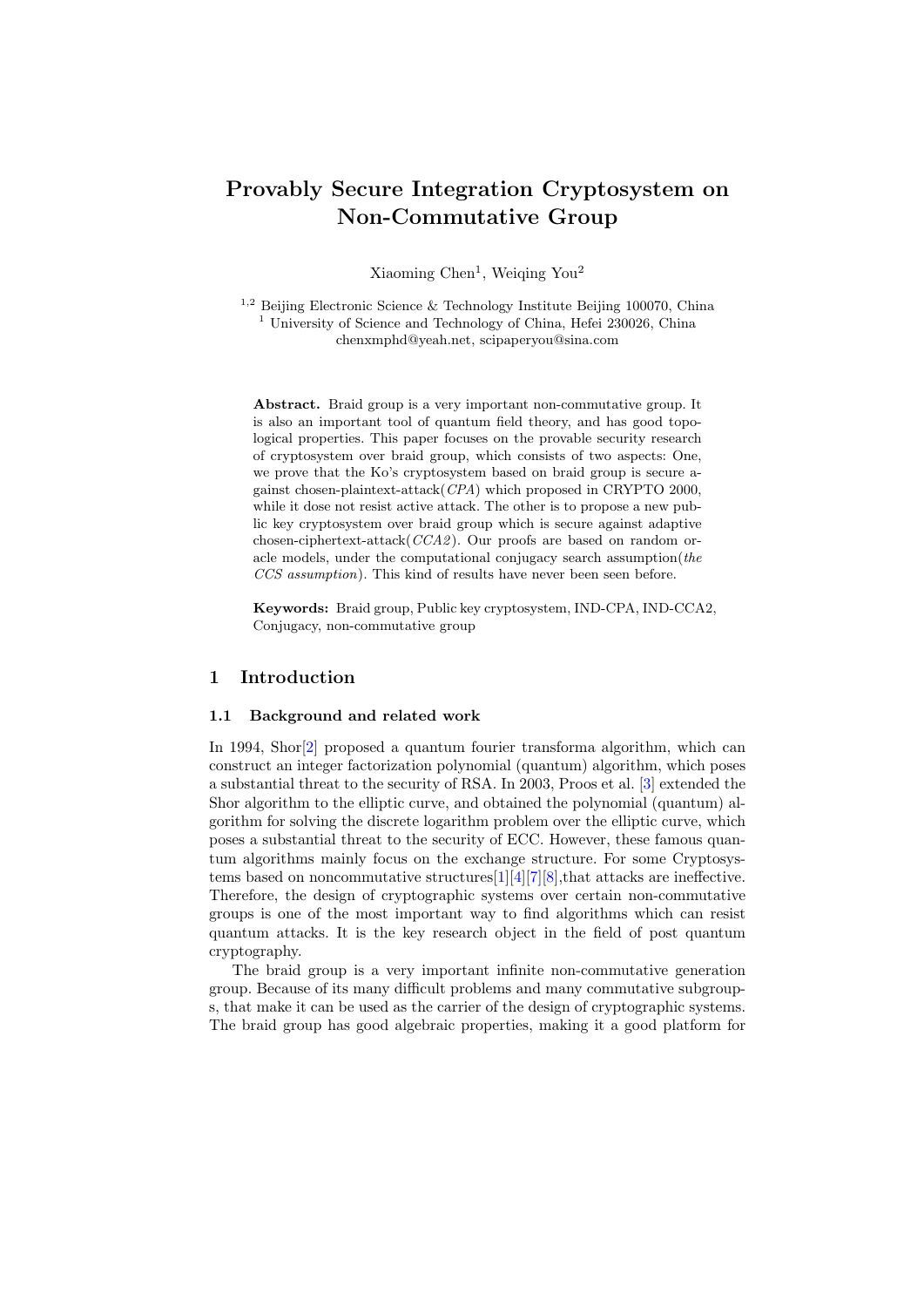designing quantum attack algorithms. In 2000, Ko et al proposed a public key cryptosystem based on braid group, after that, there are many papers about the design of the braid cryptosystem in [\[9\]](#page-12-6)[\[11\]](#page-12-7)[\[12\]](#page-12-8), followed by some questions about the hypothesis of the braid base problem  $[11][13][14][15][16]$  $[11][13][14][15][16]$  $[11][13][14][15][16]$  $[11][13][14][15][16]$  $[11][13][14][15][16]$  were proposed. However, as far as the existing technology and theory are concerned, the conjugate problem on the braid group is still difficult  $[18][19]$  $[18][19]$ , that is, there is no polynomial algorithm that can solve the conjugate problem on the braid group in polynomial time, and even in quantum computation, there is no effective algorithm for the conjugate problem at present.

After many years of research and development, people have a deeper understanding of braid cryptology, especially the starting point of the braid group, which greatly promotes the research of cryptographic systems on noncommutative group[\[36\]](#page-13-1)[\[37\]](#page-13-2)[\[38\]](#page-13-3). On the other hand, there are some fast computation algorithms were proposed[\[28\]](#page-13-4)[\[32\]](#page-13-5)[\[22\]](#page-13-6)[\[31\]](#page-13-7), and the implementation of this algorithm has been solved by the center of steven research on algebraic<sup>[\[39\]](#page-13-8)</sup>. Recently, there are some digital signature algorithms were proposed, such as WalnutDSA[\[5\]](#page-12-14)[\[6\]](#page-12-15)[\[10\]](#page-12-16), and others schemes was proposed $[20][21]$  $[20][21]$ . These scheme are very attractive. The performance of computing and storage is approaching the need of application.

But so far, the research on the proof security of braid cryptosystems is very rare or even empty, which greatly hinders the delovepment and application of braid cryptosystem. The security of IND-CPA, IND-CCA and IND-CCA2 is en-hanced in turn [\[23\]](#page-13-11) [\[24\]](#page-13-12) [\[25\]](#page-13-13), and the structure of cipher algorithm is becoming more and more complex, and the consumption of computation is also increasing. The early construction of CCA or CCA2 security is realized by the zero knowledge proof method, so the cryptographic algorithm constructed is very practical. In 1993, Bellare and Rogaway[\[26\]](#page-13-14) proposed a method to prove IND-CCA2 under the random oracle model. The model is concise and is widely recognized and loved by the researchers. Although the security conclusion of the cryptographic algorithm in this model does not fully represent the actual security $[26]$ , it is still the most effective index of security. The ROM model and method are still the main technology of the public key cryptographic security argument. The public key cryptography algorithm based on braid group also uses ROM model to prove security.

### 1.2 Our result

There are more detailed studies on the definition, basic concepts and computational methods of the braid group[\[27\]](#page-13-15), this article will not be described here. But the main section is focused on the proof of security of the braid group cryptography algorithm. Our main work is as follows:

1. We have finished the research on the indistinguishability of the braid cryptosystem proposed by Ko[\[1\]](#page-12-2), proved that it is IND-CPA through the random oracle model under the computational conjugacy search assumption(the CCS assumption), and we emphasize that it does not have the ability to resist active attack.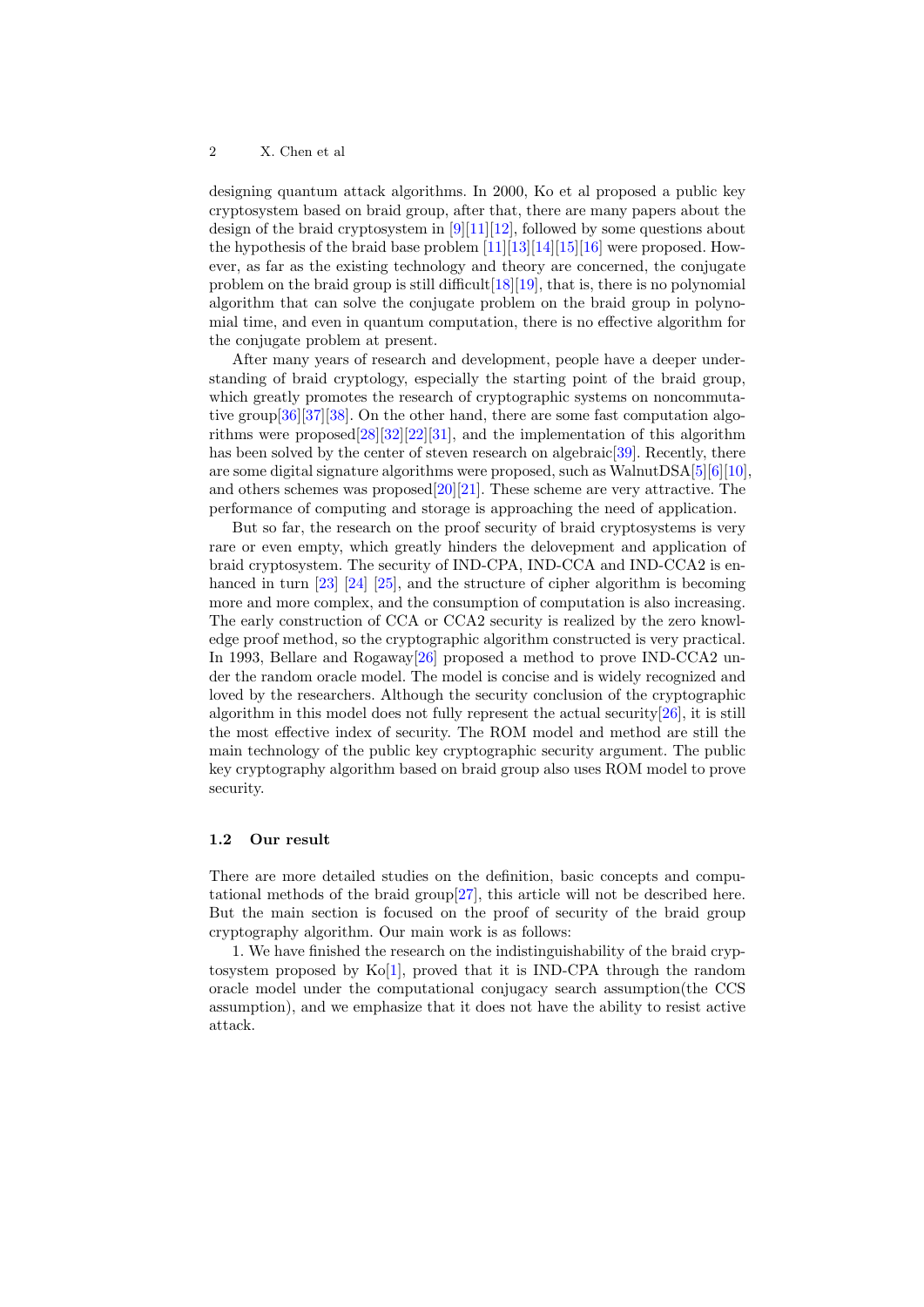2. According to the original EIGamal scheme design idea, we propose a cryptographic algorithm with IND-CPA security under the standard model and the decisional conjugacy search assumpiton(the DCS assumption).

3. Adopting the design idea of hybrid encryption system, we propose a new public key cryptosystem in braid against adaptive chosen ciphertext attack. Subsequently, its IND-CCA2 security is proved under the random oracle model.

Before this paper, there is no any research on the provable secure encryption algorithm on braid group, Our algorithm and proof fill this gap. Like all the provable security analysis procedures, the proof part of this article has taken a lot of space, but its logical process is not very complicated.

### 2 Preliminaries

### 2.1 Braid Group

Compared with the general group, the structure of the braid group is more special and complicated. Although the introduction of braid group theory has been very detailed, we still need to spend some words to introduce the basic theories related to it. If the readers need more about braid theory, please refer to literature[\[27\]](#page-13-15)

**Definition 1** Define  $B_n$  as a braid group generated by  $\sigma_1, \sigma_2, \cdots, \sigma_{n-1}$ , and following the relations:

$$
\begin{cases} \sigma_i \sigma_j \sigma_i = \sigma_j \sigma_i \sigma_j & \text{if } |i - j| = 1 \\ \sigma_i \sigma_j = \sigma_j \sigma_i & \text{if } |i - j| \ge 2 \end{cases}
$$

The string formed by generators in braid group  $B_n$  is called a braid (or a word), and the number of generators in the string is the length of the braid (or word). It can be clearly seen that the braid group is a class of non commutative generating groups, but there are a large number of commutative elements on it. It is easy to see that there are many commutative subgroups on it. Assume  $B_{l+r} = {\sigma_1, \sigma_2, \cdots, \sigma_{l+r-1}},$  let  $LB_l = {\sigma_1, \sigma_2, \cdots, \sigma_{r-1}}$  be a left subgroup, and  $RB_r = \{\sigma_{r+1}, \sigma_{r+2}, \sigma_{r+l-1}\}\$  be a right subgroup. So

$$
\forall x \in LB_l, \forall y \in RB_r, xy = yx
$$

This is the basis for computing for building an available key exchange protocol and a cryptographic algorithm.

**Definition 2** The fundamental braid is represented by the symbol  $\Delta$ :

$$
\begin{cases}\n\Delta = 1 \\
\Delta_n = \Delta_{n-1}\sigma_{n-1}\sigma_{n-2}\cdots\sigma_1\n\end{cases}
$$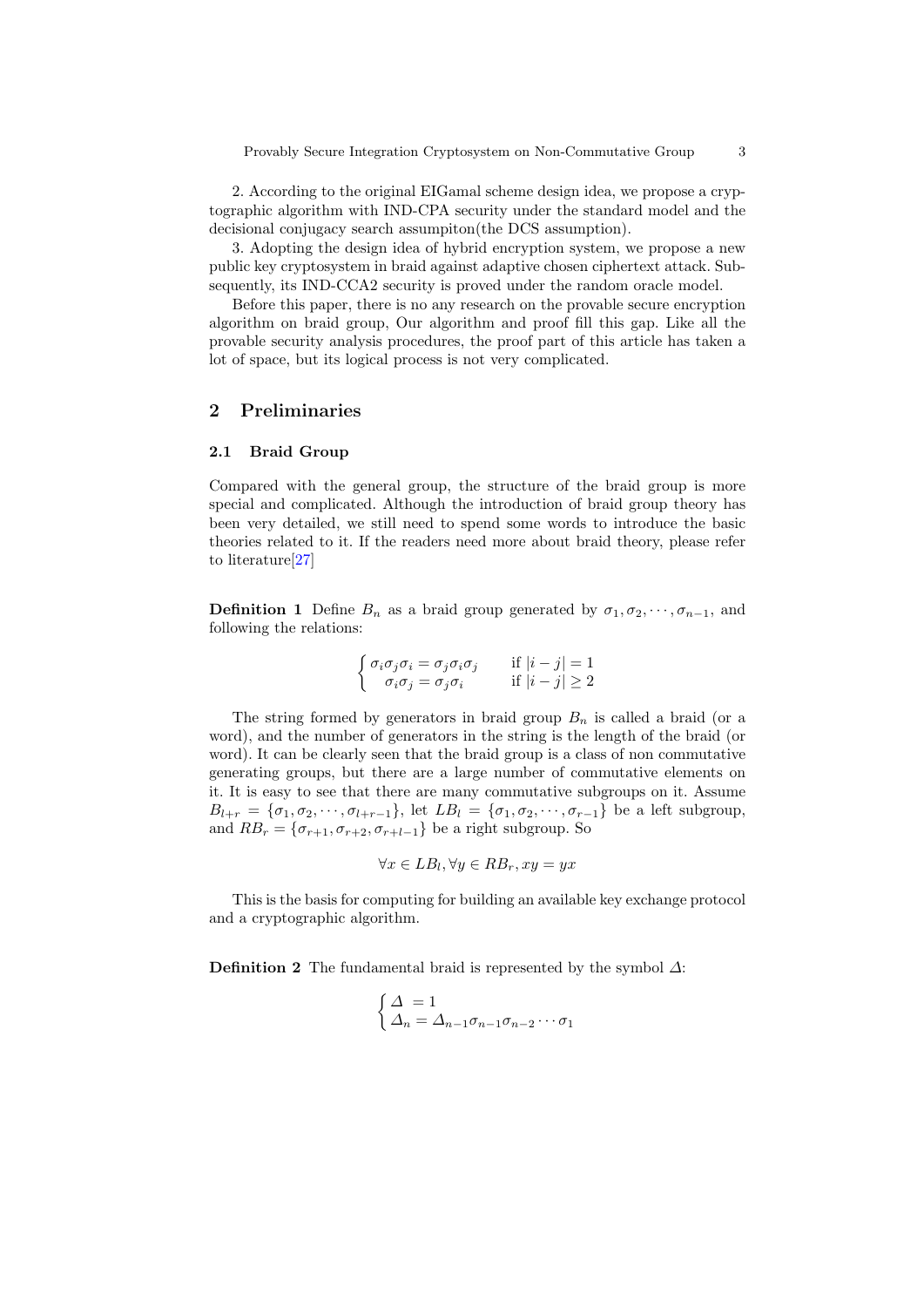**Theorem 1** [\[28\]](#page-13-4) Every word  $w$  in braid can be represented as a canonical form:  $W = \Delta^k A, k \in \mathbb{Z}, A \in B_n^+$ , or the canonical form for short. Of course, there are many standard forms of it. Please refer to the literature[\[29\]](#page-13-16)[\[30\]](#page-13-17)[\[32\]](#page-13-5)[\[33\]](#page-13-18). For the sake of convenience, this paper adopts the left canonical form.

The literature[\[1\]](#page-12-2) enumerated 7 hard problems in the braid group, we show that problems related to this paper as follow:

1. Conjugacy Decision Problem

**Instance:**  $(x, y) \in B_n \times B_n$ . **Objuctive:** Determine whether  $x$  and  $y$  are conjugate or not.

- 2. Conjugacy Search Problem Instance:  $(x, y) \in B_n \times B_n$  such that x and y are conjugate. **Objuctive:** Find  $a \in B_n$  such that  $y = axa^{-1}$ .
- 3. Generalized Conjugacy Search Problem

**Instance:**  $(x, y) \in B_n \times B_n$  such that  $y = axa^{-1}$  for some  $b \in B_m$ ,  $m \leq n$ . **Objuctive:** Find  $a \in B_m$  such that  $y = axa^{-1}$ .

These hard problems are very useful for the analysis of public key cryptosystems,thus, we will use them to construct the security assumption.

#### 2.2 Security Model

The security model is portrayed by Indistinguishability-Game (IND-GAME), mainly divided into three levels: Indistinguishability-Chosen Plaintext Attack (IND-CPA) [\[23\]](#page-13-11), Indistinguishability - (Non Adaptive) Chosen Ciphertext Attack (IND-CCA) [\[24\]](#page-13-12), Indistinguishability - (Adaptive) Chosen Ciphertext Attack  $(IND-CCA2)$   $[25]$ .

Definition 3 Indistinguishability-Chosen Plaintext Attack (IND-CPA) The IND game of public key encryption scheme under chosen plaintext attack (IND-CPA) is as follows[\[23\]](#page-13-11):

Step1. Initialization The Challenger B generates the password system, and the Adversary  $A$  obtains the system public key  $pk$ .

Step2. The Adversary A generates plaintext messages and obtains encrypted ciphertext (polynomial bounded).

Step3. Challenge. The Adversary A outputs two messages of the same length,  $M_0$  and  $M_1$ . The Challenger B chooses  $\beta \leftarrow_R \{0,1\}$ , cipher  $M_\beta$ , and sends ciphertext  $C^*$  (Target ciphertext) to  $A$ .

Step4. Guess. A outputs  $\beta'$ , if  $\beta' = \beta$ , return 1, A attack successfully.

The advantage of the adversary A can be defined as a function of the parameter K:

$$
Adv_A^{CPA}(K) = \left| Pr[\beta' = \beta] - \frac{1}{2} \right|
$$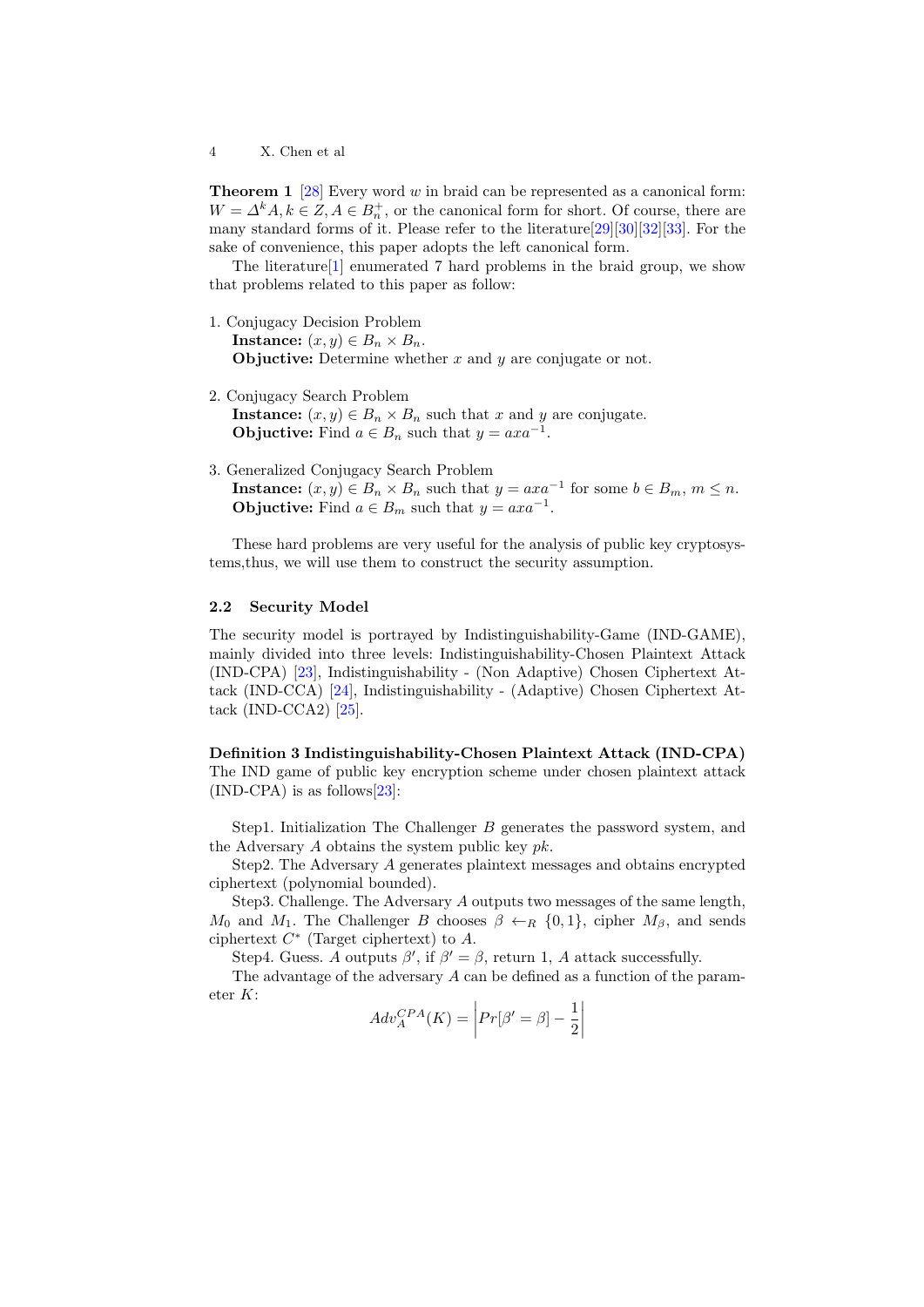For a polynomial time adversary A, there is a negligible function  $\varepsilon(K)$  that makes  $Adv_A^{CPA}(K) \leq \varepsilon(K)$  set up, it is called IND-CPA security.

Definition 4 Indistinguishability - (Non Adaptive) Chosen Ciphertext Attack (IND-CCA) [\[24\]](#page-13-12) The IND game of public key encryption scheme under chosen ciphertext attack (IND-CCA) is as follows[\[24\]](#page-13-12)

Step1. Initialization The Challenger B generates the password system, and the Adversary  $A$  obtains the system public key  $pk$ .

Step2. Training. A sends the ciphertext  $C$  to the  $B$ , and  $B$  sends the decrypted plaintext to A.(Polynomial bounded)

Step3. Challenge. The Adversary A outputs two messages of the same length,  $M_0$  and  $M_1$ . The Challenger B chooses  $\beta \leftarrow_R \{0,1\}$ , cipher  $M_\beta$ , and sends ciphertext  $C^*$  (Target ciphertext) to  $A$ .

Step4. Guess. A outputs  $\beta'$ , if  $\beta' = \beta$ , return 1, A attack successfully.

The advantage of the adversary A can be defined as a function of the parameter K:

$$
Adv_A^{CCA}(K) = \left| Pr[\beta' = \beta] - \frac{1}{2} \right|
$$

For a polynomial time adversary A, there is a negligible function  $\varepsilon(K)$  that makes  $Adv_A^{CCA}(K) \leq \varepsilon(K)$  set up, it is called IND-CCA security.

The above attack is also called 'lunch time attack'. At a 'lunch time', the enemy has a black box that can perform the decryption operation, and the black box can not be used after 'lunch time'.

Definition 5 Indistinguishability - (Adaptive) Chosen Ciphertext Attack (IND-CCA2) [\[25\]](#page-13-13) The IND game of public key encryption scheme under adaptive chosen ciphertext attack (IND-CCA2) is as follows[\[25\]](#page-13-13)

Step1. Initialization The Challenger B generates the password system, and the Adversary A obtains the system public key  $pk$ .

Step2. Training1. A sends the ciphertext  $C$  to the  $B$ , and  $B$  sends the decrypted plaintext to A.(Polynomial bounded)

Step3. Challenge. The Adversary A outputs two messages of the same length,  $M_0$  and  $M_1$ . The Challenger B chooses  $\beta \leftarrow_R \{0,1\}$ , cipher  $M_\beta$ , and send ciphertext  $C^*$  (Target ciphertext) to  $A$ .

Step4. Training 2. A sends the ciphertext  $C(C \neq C^*)$  to the B, and B sends the decrypted plaintext to A.(Polynomial bounded)

Step5. Guess. A outputs  $\beta'$ , if  $\beta' = \beta$ , return 1, A attack successfully.

The advantage of the adversary A can be defined as a function of the parameter K:

$$
Adv_A^{CCA2}(K) = \left| Pr[\beta' = \beta] - \frac{1}{2} \right|
$$

For a polynomial time adversary A, there is a negligible function  $\varepsilon(K)$  that makes  $Adv_A^{CCA2}(K) \leq \varepsilon(K)$  set up, it is called IND-CCA2 security.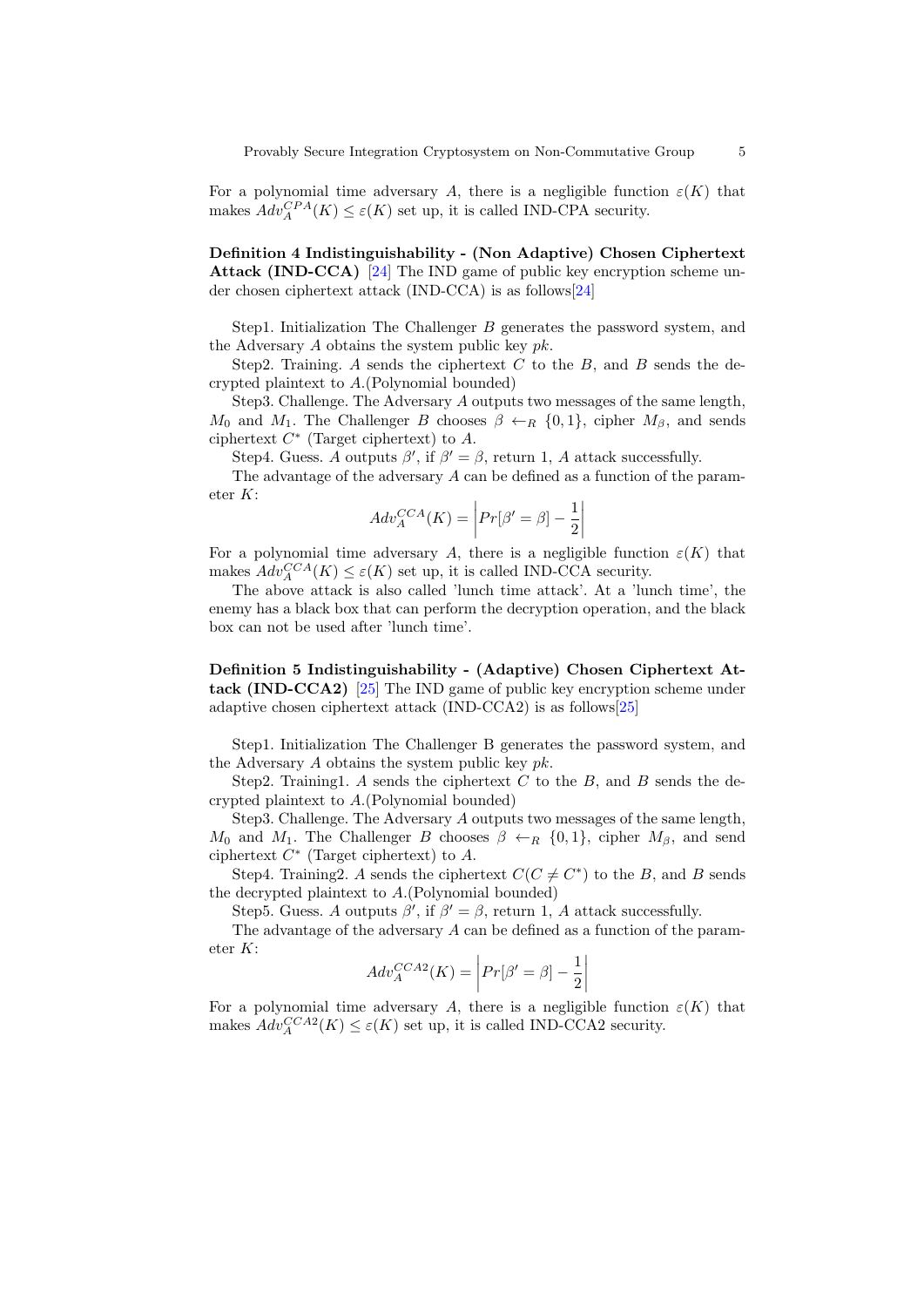### 3 Two Schemes Provably Secure Against Chosen Plaintext Attack

In order to research on the indistinguishable security of public key algorithms over the braid group , we first give the following two assumptions:

The Compution Conjugacy Search Assumption (The CCS Assumption) Given  $X, Y \in B_n, X = xgx^{-1}, Y = ygy^{-1}$ , it is hard to compute  $Z =$  $(xy)g(xy)^{-1}$ 

The Decisional Conjugacy Search Assumption (The DCS Assumption) Assume that  $B_{l+r}$  is a braid group,  $LB_l$  and  $RB_r$  are left subgroup and right subgroup, respectively. Assume  $g, z \leftarrow_R B_{l+r}, x \leftarrow_R LB_l, y \leftarrow_R RB_r$ , The following two distributions are computationally non - distinguishable:

$$
R = (g, xgx^{-1}, ygy^{-1}, zgz^{-1})
$$
\n(1)

$$
D = (g, xgx^{-1}, ygy^{-1}, (xy)g(xy)^{-1})
$$
\n(2)

We can call the distribution R is Random four tuple while the distribution  $D$  is DCS four tuple.

### 3.1 A Scheme Provably Secure Against Chosen Plaintext Attack

Before analyzing Ko. public key cryptosystem[\[1\]](#page-12-2), we first propose a non hashing braid group public key cryptosystem, which is very similar to the original ELGamal Scheme[\[34\]](#page-13-19).

**Algorithm 1** Assume  $B_{l+r}$  is a braid group, left subgroup  $LB_l$  and right subgroup  $RB_r$ .

**KeyGeneration** One selects a element  $g \leftarrow_R B_{l+r}, x \leftarrow_R LB_l, X = xgx^{-1}$ , the public key is  $(X, g)$ , the private key is  $(x, g)$ .

**Encryption** The cipher gets a message  $m \in B_{l+r}$ , one selects a element  $y \leftarrow_R$  $RB_r$ , compute  $Y = ygy^{-1}, Z = yXy^{-1}, c = Zm$ . The ciphertext is  $(Y, c)$ . **Decryption** The decipher gets the target ciphertext  $(Y, c)$ , computes  $Z =$  $xYx^{-1}, m = Z^{-1}c.$ 

**Theorem 2** If the DCS assumption holds, the algorithm 1 is  $IND - CPA$ .

**Proof:** Assume a PPT adversary A attack algorithm 1, A outputs  $M_0, M_1$ , the challenger B chooses  $\beta \leftarrow_R \{0,1\}$ , cipher it and sents the ciphertext to A. A runs an randomization algorithm, outputs the guessing value  $\beta$ . If  $\beta' = \beta$ , A attack successfully, represented by event succ. Note that the advantage of A is

$$
Adv_A^1 = \left| \frac{1}{2} - Pr[Succ] \right|
$$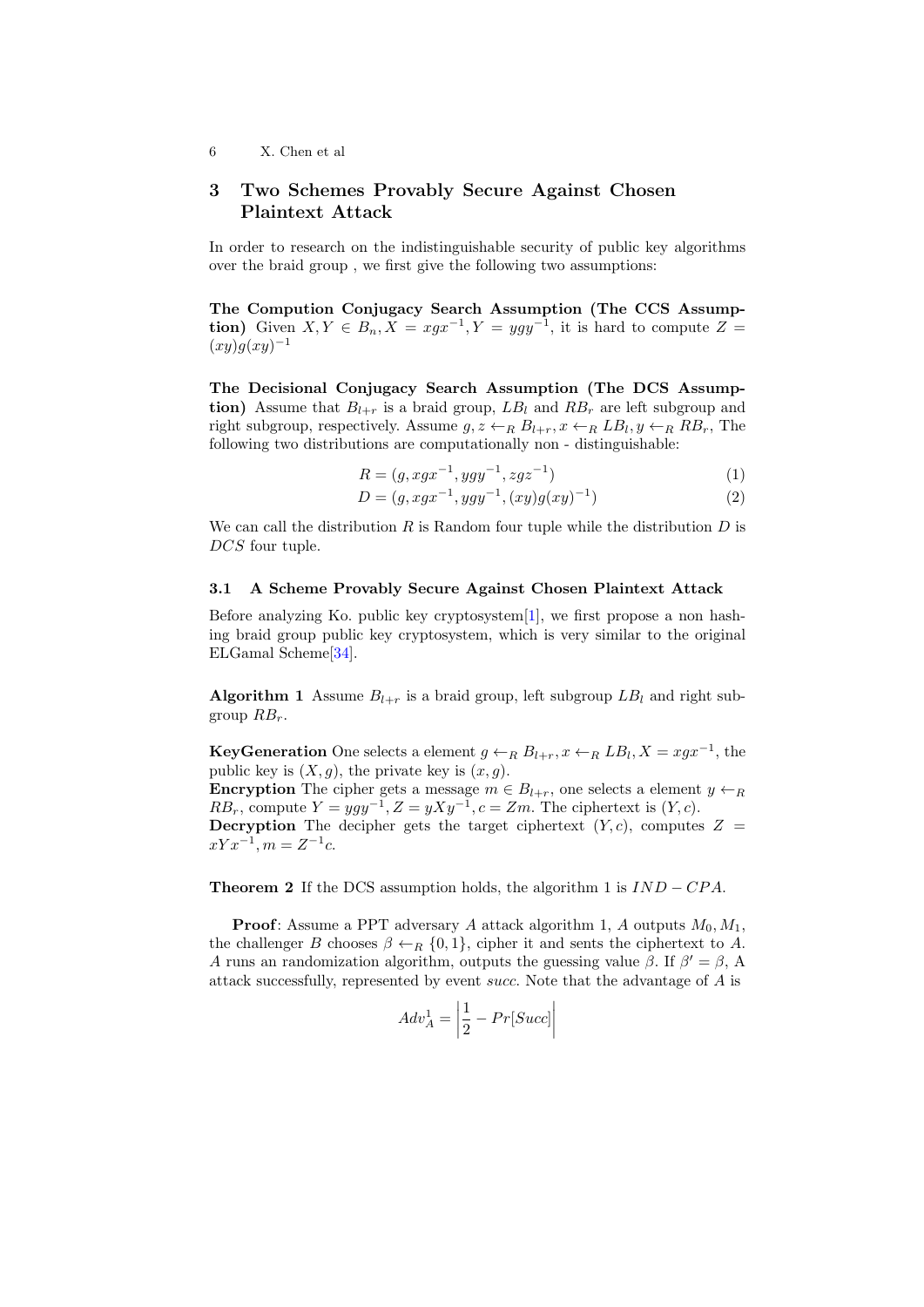The following constructs an adversary  $B$ ,  $B$  uses  $A$  to attack the DCS assumption. Assume B output the tuple  $T = (g_1, g_2, g_3, g_4)$ , the advatage of B is

$$
Adv_B^1 = \left| \frac{1}{2} - Pr[\beta' = \beta] \right|
$$

The structure of the  $B$  is shown as follows:

$$
ExperimentB1(T) :\npk = (g1, g2);\n(M0, M1) \leftarrow A(pk), |M0| = |M1| = l(K);\n\beta \leftarrow_R (0, 1);\nC^* = (g3, g4M\beta);\n\beta' \leftarrow A(pk, C^*);\nIf  $\beta' = \beta$ , return 1;  
\nelse return 0.
$$

When return 1, B guesses that the input  $T$  is four tuples  $DCS$ , else B guesses that the input  $T$  is random four tuples. Let  $R$  represent events  $T$  is the random four tuples',  $D$  represent events  $T$  is the DCS four tuples'. Two steps of proof:

1. 
$$
Pr[Exp_B^1(T) = 1|R] = \frac{1}{2}
$$
.

When the 'event R' happened,  $g_4$  is a random element in  $B_{l+r}$ , so it is independent of the ciphertext  $C^*$ . Thus, A have no any information of  $\beta$ , he can't guess  $\beta$  with more than 1/2 probability. When B return 1 if and only if A success, so  $Pr[Exp^1_B(T) = 1 | R] = \frac{1}{2}$ .

$$
2. Pr[ExpB1(T) = 1|D] = Pr[Succ].
$$

When the 'event D' happened,  $g_2 = xg_1x^{-1}$ ,  $g_3 = yg_1y^{-1}$ ,  $g_4 = yg_2y^{-1}$ . So B return 1 if and only if A success.

$$
Pr[Exp^1_B(T) = 1] = Pr[D]Pr[Exp^1_B(T) = 1|D] + Pr[R]Pr[Exp^1_B(T) = 1|R]
$$
  
=  $\frac{1}{2}Pr[Succ] + \frac{1}{2} \times \frac{1}{2}$ 

$$
Pr[Exp^1_B(T) = 0] = Pr[D]Pr[Exp^1_B(T) = 0|D] + Pr[R]Pr[Exp^1_B(T) = 0|R]
$$
  
=  $\frac{1}{2}(1 - Pr[Succ]) + \frac{1}{2} \times \frac{1}{2}$   
so,  $|Pr[Exp^1_B(T) = 1] - Pr[Exp^1_B(T) = 0]| = |Pr[Succ] - \frac{1}{2}|$ 

If A attacks B with the non negligible advantage of  $\varepsilon(K)$ , then B attacks the DCS assumption with the same advantage.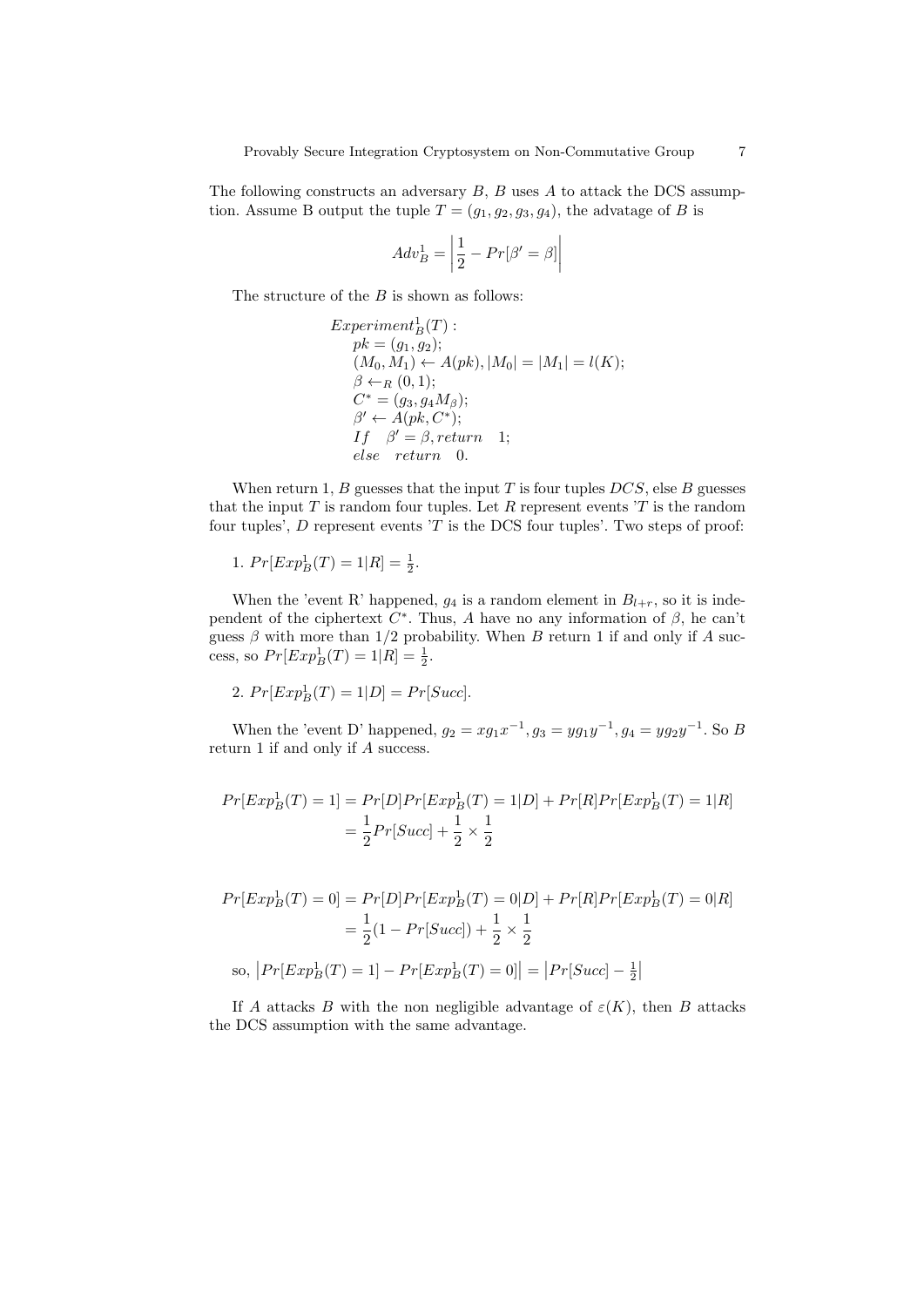### 3.2 The Security of Ko's cryptosystem

In the provable security theory of public key cryptography, the weaker the security assumption is, the more rigorous the results are. Like the DDH assumption and the CDH assumption[\[35\]](#page-13-20), The DCS assumption is more stronger than the CCS assumption. So a scheme under the CCS assumption is more security. The following algorithm 2 was proposed by Ko et al. in crypto 2000[\[1\]](#page-12-2).

**Algorithm 2** Assume  $B_{l+r}$  is a braid group, left subgroup  $LB_l$  and right subgroup  $RB_r$ ,  $H \leftarrow_R \{H : B_{l+r} \rightarrow \{0,1\}^{l(k)}\}$  is a hash function.

**KeyGeneration** One selects a element  $g \leftarrow_R B_{l+r}, x \leftarrow_R LB_l, X = xgx^{-1}$ , the public key is  $(X, g)$ , the private key is  $(x, g)$ .

**Encryption** The cipher gets a message  $m \in B_{l+r}$ , one selects a element  $y \leftarrow_R$  $RB_r$ , computes  $Y = ygy^{-1}, Z = yXy^{-1}, c = H(Z) \oplus m$ . The ciphertext is  $(Y, c)$ . **Decryption** The decipher gets the target ciphertext  $(Y, c)$ , computes  $Z =$  $xYx^{-1}, m = H(Z) \oplus c.$ 

**Theorem 3** If  $H$  is a random oracle and the CCS assumption holds, then the algorithm 2 is secure against chosen plaintext attack.

**Proof:** Assume that A is an  $IND-CPA$  adversary who attacks algorithm 2, the advantage of A is  $Adv_{A_2}^2$ , B is a adversary who attacks the CCS assumption, the advantage of B is  $Adv_B^2$ . If A attacks algorithm 2 with the non negligible advantage of  $\varepsilon(K)$ , it must exist B whom attacks the CCS assumption with the advantage of  $Adv_B^2 \geq 2\varepsilon(K)$  . The  $IND-CPA$  game of algorithm 2 is described as follows:

$$
Exp_A^2(K):
$$
  
\n $g \leftarrow_R B_{l+r}, x \leftarrow_R LB_l, X = xgx^{-1};$   
\n $pk = (g, X), sk = x;$   
\n $(M_0, M_1) \leftarrow A^{H(\cdot)}(pk), |M_0| = |M_1| = l(K);$   
\n $\beta \leftarrow_R (0, 1), y \leftarrow_R RB_r, Y = ygy^{-1}, Z = yXy^{-1}, C^* = (Y, H(Z) \oplus M_\beta);$   
\n $\beta' \leftarrow A^{H(\cdot)}(pk, C^*);$   
\n $If \beta' = \beta, return \quad 1;$   
\n $else \quad return \quad 0.$ 

The advantage of  $A$  can be define as a function of the security parameter  $K$ 

$$
Adv_A^2(K) = \left| Pr[Exp_A^2(K) = 1] - \frac{1}{2} \right|
$$

B gets  $(g, X, \hat{c}_1)$ ,  $\hat{c}_1$  is the first component of the target ciphertext. Using the A attacks algorithm 2 as a subprogram, The following steps are taken to calculate  $\hat{y}$ ,  $\hat{c}_1 = \hat{y}g\hat{y}^{-1}$ .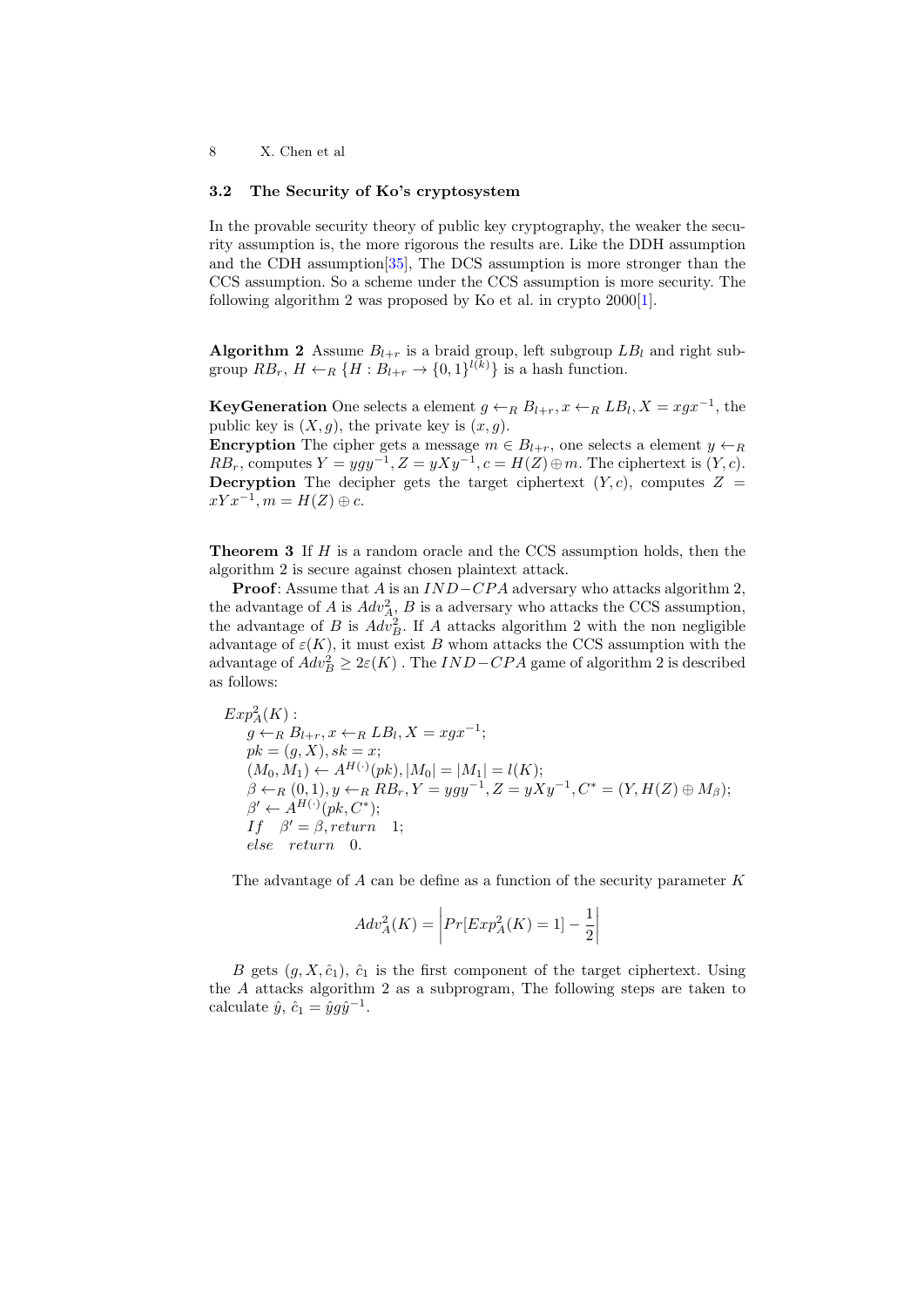1. One chooses a random string  $\hat{h} \leftarrow_R 0, 1^{l(k)}$  as a guessing value for  $H(\hat{Z})$ , B don't know the  $\hat{Z}$ , sents  $pk = (g, X)$  to  $A$ ;

2. H queries (Bounded polynomial times): B build the list  $H^{list}$  (Initial empty), element type is  $(\hat{Z}_i, \hat{h}_i)$ , A can query  $H^{list}$  any time, B respond as follows:

• If  $\hat{Z}$  in  $H^{list}$ , respond with  $\hat{h}$  in  $(\hat{Z}, \hat{h})$ .

• If  $\hat{c}_1 = \hat{y} X \hat{y}^{-1}$ , respond with  $\hat{h}$ , record  $\hat{Z} = \hat{y} X \hat{y}^{-1}$ , save the  $(\hat{Z}, \hat{h})$  into list.

• Else, choose random string  $\hat{h} \leftarrow_R \{0,1\}^{l(k)}$ , respond with  $\hat{h}$ , record  $\hat{Z} =$  $\hat{y} \hat{X} \hat{y}^{-1}$ , save the  $(\hat{Z}, \hat{h})$  into list.

3. Challenge. A outputs two messages  $M_0, M_1, B$  chooses  $\beta \leftarrow_R \{0, 1\}$ , sets  $\hat{c}_2 = \hat{h} \oplus M_\beta$ , sends  $(\hat{c}_1, \hat{c}_2)$  (as ciphertexts) to A;

4. After end of above steps, A outputs  $\beta'$ , B outputs  $\hat{Z} = \hat{y} X \hat{y}^{-1}$  which recorded in step2.

Assume that the event D: In the simulation,  $H(\hat{Z})$  appears in the list  $H^{list}$ .

Assertion 1  $\overline{B}$  is complete in above simulation process.

proof: It is easy to know:

 $\bullet$  In the H inquiry of A, each value is answered by random string. In the real attacks of A, the value of the function is generated by the random oracle, so the function value obtained by the  $A$  is uniformly distributed;

• For  $A, \hat{h} \oplus M_{\beta}$  is a one-time pad system, From the randomness of  $\hat{h}$ , it is known that  $\hat{h} \oplus M_{\beta}$  is random for A.

So, Both of the view of A and its view in real attacks are not distinguishable in calculation.

**Assertion 2** In the simulation attack above,  $Pr[D] \geq 2\varepsilon$ 

**proof** Obviously  $Pr[Exp_A^2(K) = 1 | \neg D] = \frac{1}{2}$ ,

∴  $Adv_A^2 \ge \varepsilon(K)$ , in the simulation:

$$
Pr[Exp_A^2(K) = 1] = Pr[\neg D]Pr[Exp_A^2(K) = 1|\neg D] + Pr[D]Pr[Exp_A^2(K) = 1|D]
$$
  
\n
$$
\leq Pr[\neg D]Pr[Exp_A^2(K) = 1|\neg D] + Pr[D]
$$
  
\n
$$
= \frac{1}{2}Pr[\neg D] + Pr[D]
$$
  
\n
$$
= \frac{1}{2} + \frac{1}{2}Pr[D]
$$
  
\n
$$
Pr[Exp_A^2(K) = 1] \geq Pr[\neg D]Pr[Exp_A^2(K) = 1|\neg D]
$$
  
\n
$$
= \frac{1}{2}Pr[\neg D]
$$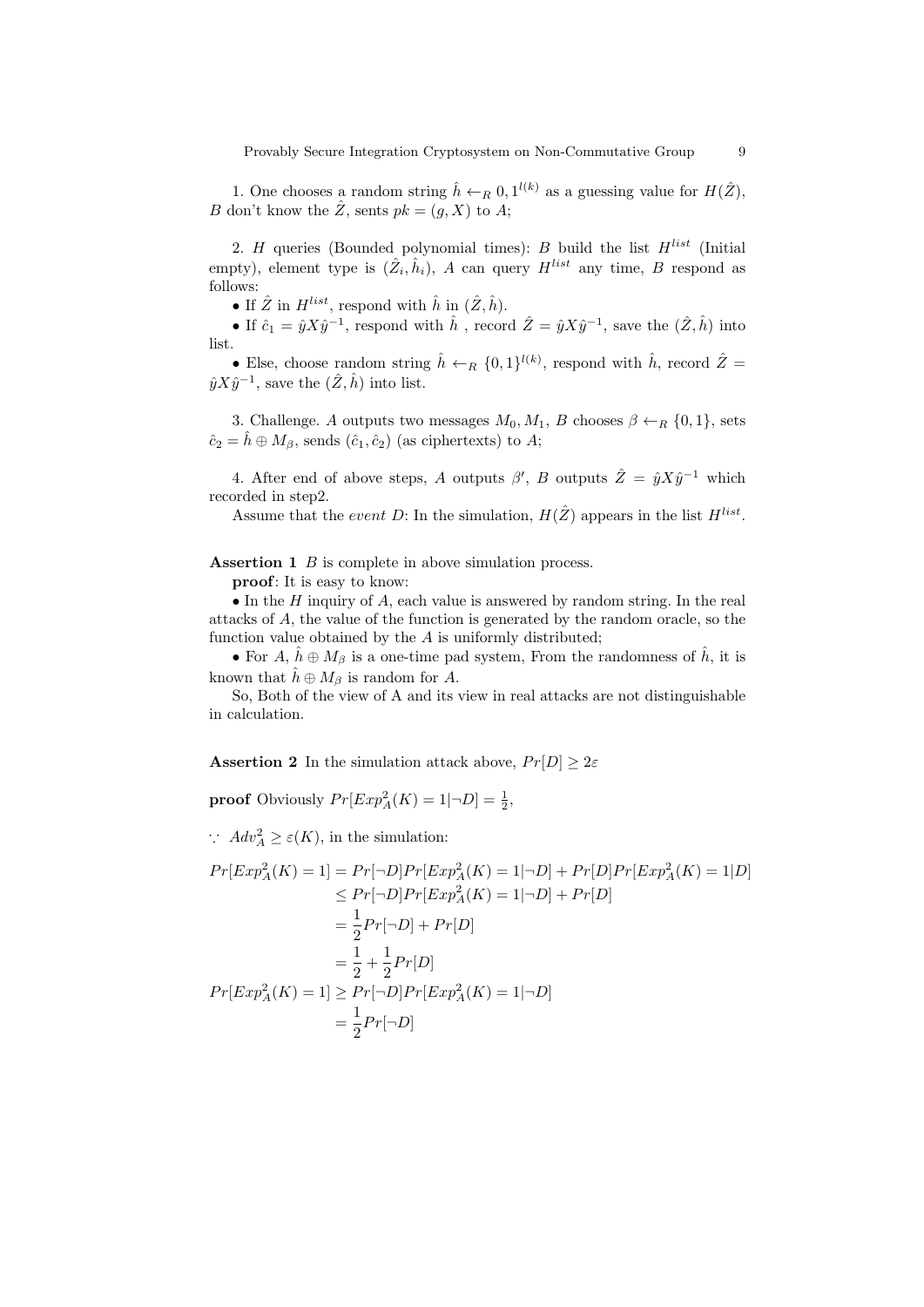$$
= \frac{1}{2} - \frac{1}{2}Pr[D]
$$
  
\n
$$
\therefore \frac{1}{2} - \frac{1}{2}Pr[D] \le Pr[Exp_A^2(K) = 1] \le \frac{1}{2} + \frac{1}{2}Pr[D]
$$
  
\n
$$
\therefore Adv_A^2(K) = |Pr[Exp_A^2(K) = 1] - \frac{1}{2}| \le \frac{1}{2}Pr[D]
$$
  
\n
$$
\therefore \frac{1}{2}Pr[D] \ge 2Adv_A^2(K) = 2 |Pr[Exp_A^2(K) = 1] - \frac{1}{2}| \ge 2\varepsilon(K)
$$

In summary, if A can take advantage of a non negligible advantage  $\varepsilon(K)$  to attack algorithm 2, it must exist B whom take  $Adv_B^2 \geq 2\varepsilon(K)$  to attack the CCS assumption. So the algorithm 2 is secure against  $IND - CPA$ .

# 4 A Public Key Cryptosystem on Braid Provably Secure Against Adaptive Chosen Ciphertext Attack

Under the current complex network environment, it is entirely possible for the adversary to achieve active attack. Therefore, it is very important for the study of an algorithm with IND-CCA2 security. Next, we will propose a cryptographic algorithm secure against adaptive chosen ciphertext attack on braid groups.

**Algorithm 3**  $(E, D)$  is a pair of symmetric key algorithms secure against adaptive chosen ciphertext attack, other conditions are the same as Algorithm 1.

**KeyGeneration** One selects a element  $g \leftarrow_R B_{l+r}, x \leftarrow_R LB_l, X = xgx^{-1}$ , the public key is  $(X, g)$ , the private key is  $(x, g)$ .

**Encryption** The cipher gets a message  $m \in B_{l+r}$ , one selects a element  $y \leftarrow_R$  $RB_r$ , computes  $Y = ygy^{-1}, Z = yXy^{-1}, k = H(Z), c = E_k(m)$ . The ciphertext is  $(Y, c)$ .

**Decryption** The decipher gets the target ciphertext  $(Y, c)$ , computes  $Z =$  $xYx^{-1}, k = H(Z), m = D_k(m).$ 

**Theorem 4** If  $H$  is a random oracle, and the CCS assumption holds, then the algorithm 3 is secure against chosen ciphertext attack.

Proof: Suppose an IND-CCA2's adversary A breaks the algorithm 3 with a not negligible advantage  $\varepsilon(k)$ , then there must be an adversary B attacks the CCS assumption with the advantage of  $Adv_B^3 \geq 2\varepsilon(k)$ .

Assume that A is an IND-CCA2 adversary who attacks algorithm 3, the advantage of A is  $Adv_A^3$ , B is a adversary who attacks the CCS assumption, the advantage of B is  $Adv_B^3$ . If A can take advantage of a non negligible advantage  $\varepsilon(K)$  to attack algorithm 3, it must exist B whom takes  $Adv_B^3 \ge \varepsilon(K)$  to attack the CCS assumption. The IND-CCA2 game of algorithm 3 is described as follows: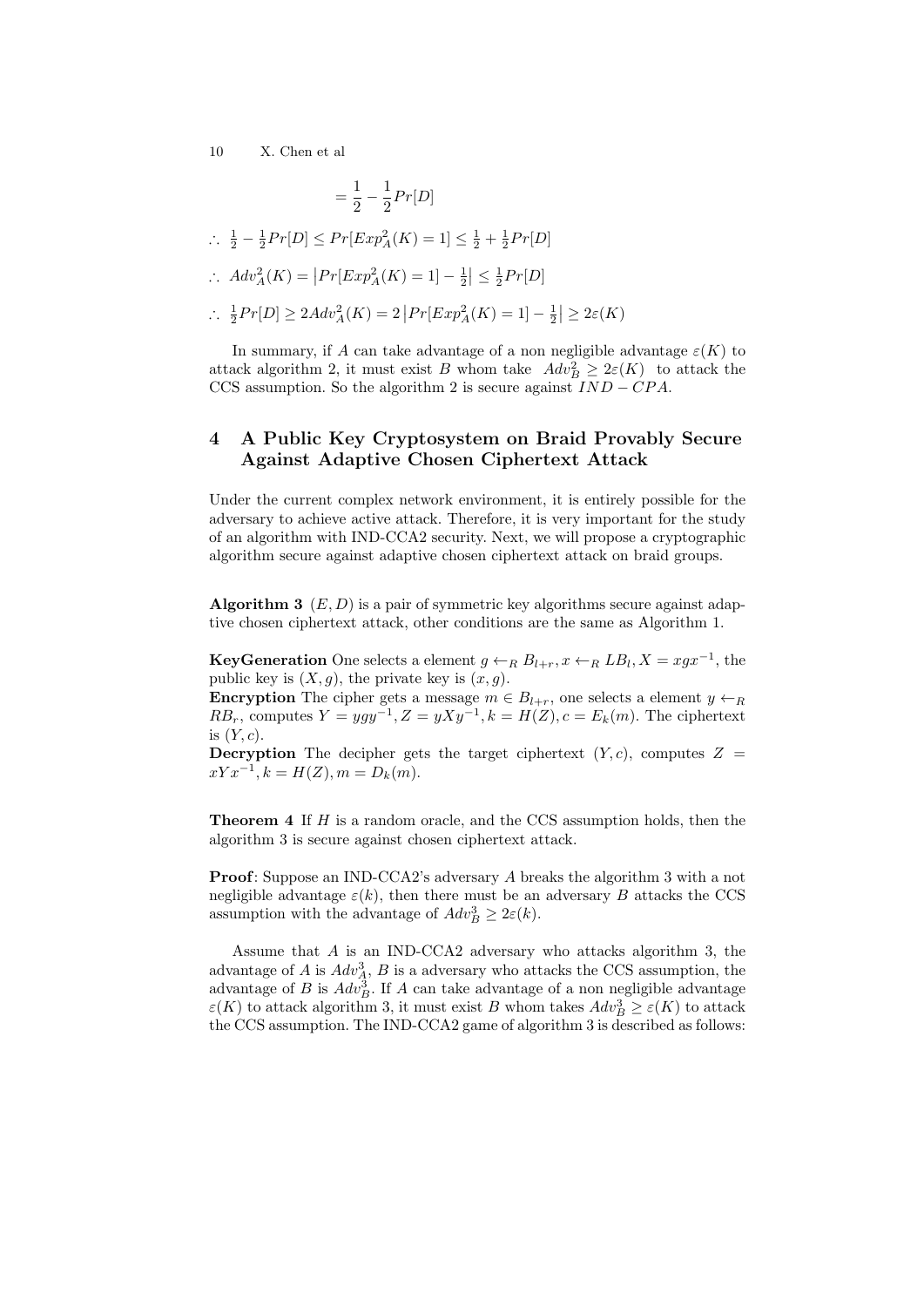$$
Exp_A^3(K) : \ng \leftarrow_R B_{l+r}, x \leftarrow_R LB_l, X = xgx^{-1}; \npk = (g, X), sk = x; \n(M_0, M_1) \leftarrow A^{H(\cdot), D_{sk}(\cdot)}(pk), |M_0| = |M_1| = l(K); \beta \leftarrow_R \{0, 1\}, y \leftarrow_R RB_r, Y = ygy^{-1}, Z = yXy^{-1}, k = H(Z), C^* = (Y, E_k(M_\beta); \n\beta' \leftarrow A^{H(\cdot), D_{sk}, \neq C^*}(pk, C^*); \nIf \beta' = \beta, return 1; \nelse return 0.
$$

 $D_{sk,\neq C^*}$  means A can not query  $C^*$  to the oracle. The advantage of A can be define as a function of the security parameter K

$$
Adv_A^3(K) = \left| Pr[Exp_A^3(K) = 1] - \frac{1}{2} \right|
$$

B gets  $(g, X, \hat{c}_1)$ ,  $\hat{c}_1$  is the first component of the target ciphertext. Using the A attack algorithm 3 as a subprogram, The following steps are taken to calculate  $\hat{y}, \ \hat{c}_1 = \hat{y} g \hat{y}^{-1}.$ 

1. One chooses a random string  $\hat{h} \leftarrow_R \{0,1\}^{l(k)}$  as a guessing value for  $H(\hat{Z})$ , B don't know the  $\hat{Z}$ , sents  $pk = (g, X)$  to A;

2. H queries (Bounded polynomial times): B build the list  $H^{list}$ , element type is  $(y, c_1, h)$ , initial value is  $(*, \hat{c}_1, \hat{h})$ , \* means unknow in this section. A can query  $H^{list}$  any time, B respond as follows: (assume A query y, B compute  $c_1 = ygy^{-1}$ 

• If  $(y, c_1, h)$  in  $H^{list}$ , respond with h.

• If  $(*, c_1, h)$  in  $H^{list}$ , respond with h, Replacing  $(*, c_1, h)$  with  $(y, c_1, h)$  in  $H^{list}$ .

• Else, choose random string  $h \leftarrow_R \{0,1\}^{l(k)}$ , h response, save the  $(y, c_1, h)$ into  $H^{list}$ .

3. Decryption inquiries. A queries  $(\bar{c}_1, \bar{c}_2)$  to B, B responds as follows:

If there is one item  $(\bar{y}, \bar{c}_1, h \text{ or } *, \bar{c}_1, h \text{ in the table}, D_{\overline{h}}(\bar{c}_2)$  response, else, choose a random string  $h \leftarrow_R \{0,1\}^{l(K)}$ ,  $D_{\overline{h}}(\overline{c}_2)$  response, save  $*, \overline{c}_1, \overline{h}$  into  $H^{list}$ .

4. Challenge. A outputs two messages  $M_0, M_1, B$  chooses  $\beta \leftarrow_R \{0, 1\}$ , sets  $\hat{c}_2 = E_{\hat{h}}(M_{\beta})$ , sends  $(\hat{c}_1, \hat{c}_2)$  (as the target ciphertext) to A;

5. A execution step 2, but he can't query  $(\hat{c}_1, \hat{c}_2)$ .

6. Guess. A outputs  $\beta'$ , B check the  $H^{list}$ , if exist one item  $\hat{y}, \hat{c}_1, \hat{h}$ , then output  $\hat{y}$ .

Assume that the event D: In the simulation,  $H(\hat{Z})$  appears in the list  $H^{list}$ .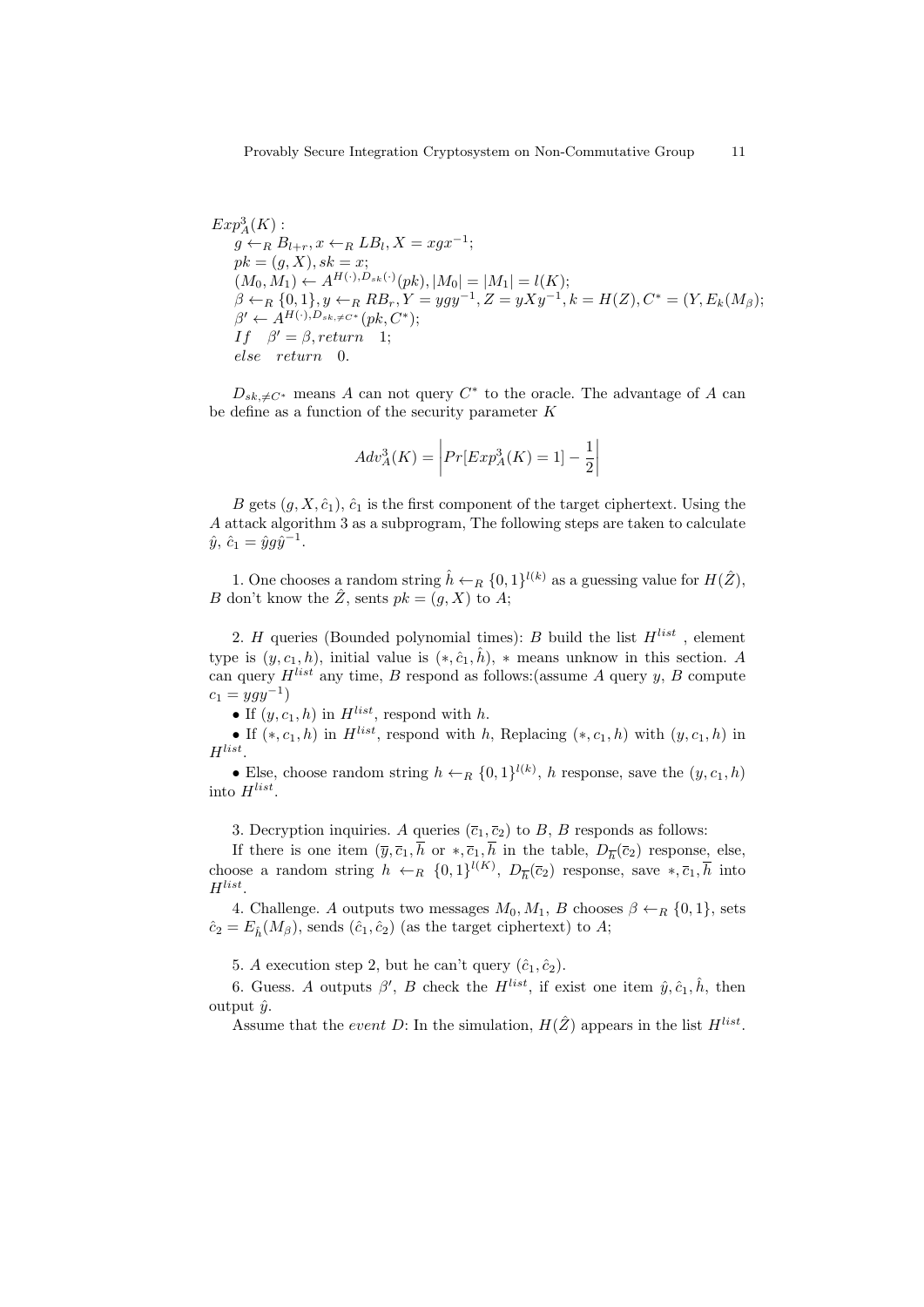Assertion 1 B is complete in above simulation process.

proof: It is easy to know:

• In the  $H$  inquiry of  $A$ , each value is answered by random string.

In the real attack of A, the value of the function is generated by the random oracle, so the function value obtained by the  $A$  is uniformly distributed;

• According to the structure of  $H^{list}$ ,  $\overline{h} = H(\overline{y}), \overline{c}_1 = \overline{y}g\overline{y}^{-1}$ , so the decryption response of  $B$  is valid.

Thus, both of the view of A and its view in real attacks are not distinguishable in calculation.

**Assertion 2** In the simulation attacks above,  $Pr[D] \geq 2\varepsilon$ 

**proof** If  $H(\hat{Z})$  does not appear in  $H^{list}$ , then A have no  $\hat{h}$ , because of  $\hat{c}_2$  =  $E_{\hat{h}}(M_{\beta})$  and E's security, then  $Pr[\beta' = \beta | \neg D] = \frac{1}{2}$ . The rest is the same as Theorem 3.

In summary, if A can take advantage of a non negligible advantage  $\varepsilon(K)$  win the IND-CCA2 game, then  $H(\hat{Z})$  appears at least in the probability of  $2\varepsilon(K)$ in the  $H^{list}$  in above simulation process, B check the elements in  $H^{list}$  one by one in step6. So the probability of the success of the adversary  $B$  is equal to the event  $D$ , thus,  $B$  attacks the CCS assumption with the non negligible advantage of  $2\varepsilon(K)$ . The algorithm 3 is secure against  $IND-CCA2$ .

Note that In this algorithm, we assume that the symmetric algorithm is IND-CCA2, because its construction method is already very mature.  $[17][35][40][41]$  $[17][35][40][41]$  $[17][35][40][41]$  $[17][35][40][41]$ 

### 5 Conclusion

For the first time, this paper uses a random oracle model to prove that the Ko cryptosystem[\[1\]](#page-12-2) is IND-CPA security and gives a non-hash public key cryptosystem on braid group, which is very similar to the ElGamal system[\[34\]](#page-13-19). Finally, we propose an algorithm on braid group which is secure against chosen of ciphertext attack. This is a mixed encryption algorithm[\[17\]](#page-12-17). The keys of the symmetric encryption part is produced by a random oracle. This design gets rid of the bondage of the braid group, and making the algorithm more compatible and more practical.

This paper opens the door of the research on the security of the braid cryptosystem, fills the blank of the research direction of provably security in braid cryptosystem, to effectively promote the algorithm to engineering applications, to a certain extent, this article has a pioneering spirit.

Acknowledgments. We thank any reviewers to comments our paper.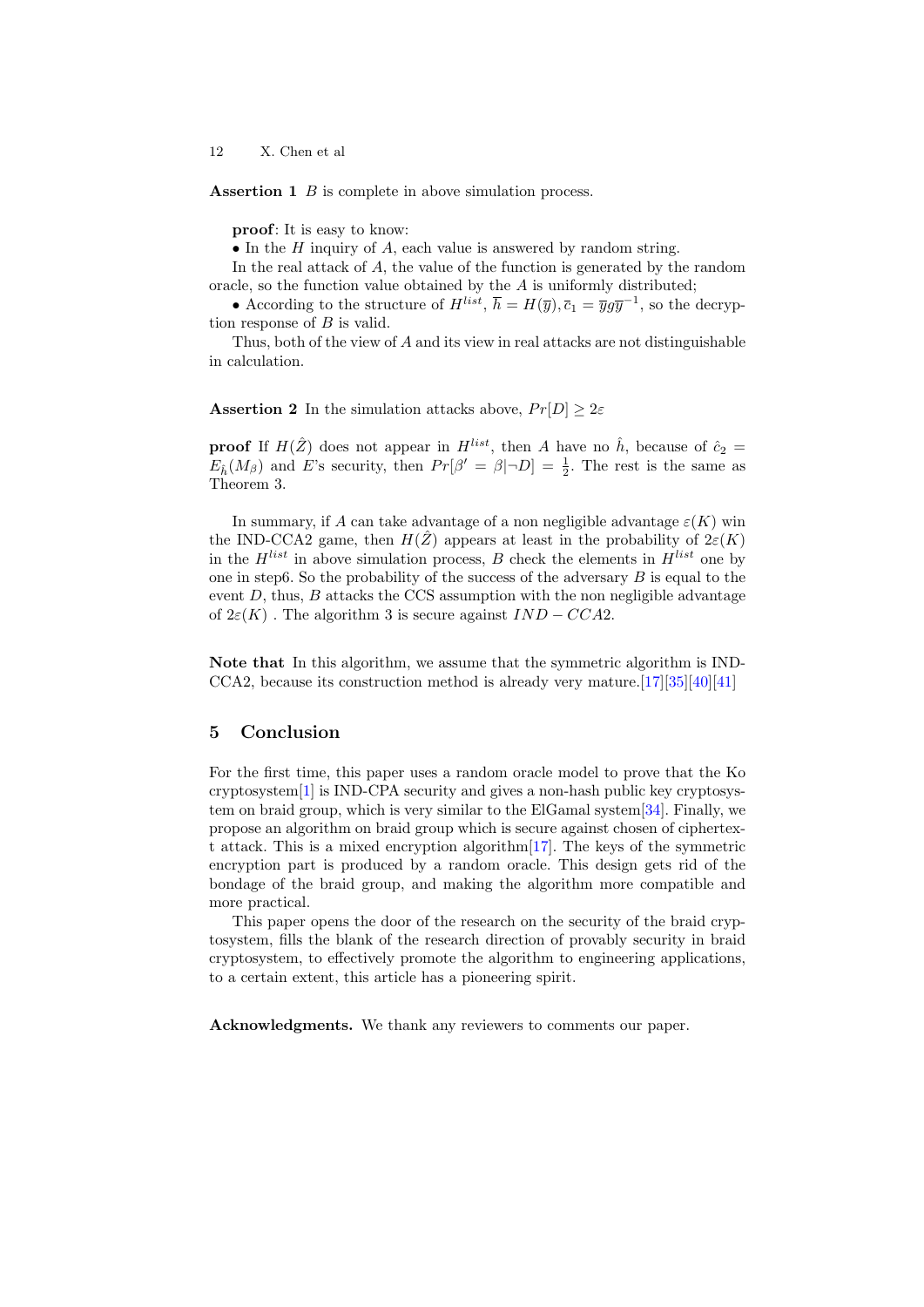### References

- <span id="page-12-2"></span>1. Ko, K.H., Lee, S.J., Cheon, J.H., Han, J.W., Kang, J., Park, C: New Public-Key Cryptosystem Using Braid Groups. In: Bellare M.(eds) CRYPTO 2000. LNCS, vol 1880. Springer, Heidelberg. (2000) [https://doi.org/10.1007/3-540-44598-6\\_10](https://doi.org/10.1007/3-540-44598-6_10)
- <span id="page-12-0"></span>2. Shor, P.W.: Polynomial-Time Algorithms for Prime Factorization and Discrete Logarithms on a Quantum Computer. Quantum Entanglement and Quantum Information-Ccast. pp. 303-332. (1999)
- <span id="page-12-1"></span>3. PROOS, J., ZALKA, C.: Shors Discrete Logarithm Quantum Algorithm for Elliptic Curves. Quantum Inf. Comput. 3(4), 317-344. (2003)
- <span id="page-12-3"></span>4. Anshel, I., Anshel, M., and Goldfeld, D.: An algebraic method for public-key cryptography. Math. Res. Lett.6, 287-291. (1999)
- <span id="page-12-14"></span>5. Algebraic Eraser Digital Signature System, Provisional Patent, September, 2015.
- <span id="page-12-15"></span>6. Anshel, I., Atkins, D., Goldfeld, D., Gunnells, P.E.: Walnut  $DSA^{TM}$ : A Quantum-Resistant Digital Signature Algorithm. Cryptology ePrint Archive, Report2017/058 (2017). <http://eprint.iacr.org/2017/058>.
- <span id="page-12-4"></span>7. Dehornoy, P.: Using shifted conjugacy in braid-based cryptography. arXiv preprint [arXiv:cs/0609091](https://arxiv.org/abs/cs/0609091) (2006)
- <span id="page-12-5"></span>8. Gligoroski, D.: Candidate One-Way Functions and One-Way Permutations Based on QuasigroupString Transformations. arXiv preprint [arXiv:cs/0510018](http://arxiv.org/abs/cs/0510018) (2005)
- <span id="page-12-6"></span>9. Cha, J.C., Ko, K.H., Lee, S.J. and Han J.W.: An Efficient Implementation of Braid Groups. In: Boyd C.(eds) ASIACRYPT 2001. LNCS, vol. 2248, pp. 144-156. Springer, Heidelberg (2001)
- <span id="page-12-16"></span>10. Hart D., Kim D., Micheli G., Pascual-Perez G., Petit C., Quek Y.: A Practical Cryptanalysis of WalnutDSA<sup>TM</sup>. In: Abdalla M., Dahab R. (eds) PKC 2018. L-NCS, vol. 10769, pp. 381-406. Springer, Cham (2018)
- <span id="page-12-7"></span>11. Cheon,J.H., Jun, B.: A Polynomial Time Algorithm for the Braid Diffie-Hellman Conjugacy Problem. In: Boneh D. (eds) CRYPTO 2003. LNCS, vol. 2729, pp. 212C225. Springer, Heidelberg (2003)
- <span id="page-12-8"></span>12. Myasnikov, A.D., Shpilrain, V., Ushakov, A.: A Practical Attack on a Braid Group Based Cryptographic Protocol. In: Shoup V.(eds) CRYPTO 2005. LNCS, vol. 3621, pp. 86-96. Springer, Heidelberg (2005)
- <span id="page-12-9"></span>13. Myasnikov, A.D., Ushakov, A.: Length Based Attack and Braid Groups: Cryptanalysis of Anshel-Anshel-Goldfeld Key Exchange Protocol. In: Okamoto T., Wang X. (eds) PKC 2007. LNCS, vol. 4450, pp. 76-88. Springer, Heidelberg (2007)
- <span id="page-12-10"></span>14. Lee, E., Park, J.H.: Cryptanalysis of the public key encryption based on braid groups. In: Biham E. (eds) EUROCRYPT 2003. LNCS, vol. 2656, pp. 477-490. Springer, Heidelberg (2003)
- <span id="page-12-11"></span>15. Hughes, J., Tannenbaum, A.: Length-based attacks for certain group based encryption rewritingsystems. arXiv preprint [arXiv:cs/0306032](http://arxiv.org/abs/cs.CR/0306032) (2003)
- <span id="page-12-12"></span>16. Gebhardt,V.: Conjugacy search in braid groups: From a braid-based cryptography point of view. In: Marc G. (eds) AAECC 2006. LNCS, Vol. 17, pp. 219-238. Springer, Heidelberg (2006)
- <span id="page-12-17"></span>17. Fujisaki, E., Okamoto, T.: Secure integration of asymmetric and symmetric encryption schemes. In: Wiener, M.J. (ed.) CRYPTO 1999. LNCS, vol. 1666, pp. 537C554. Springer, Heidelberg (1999)
- <span id="page-12-13"></span>18. Ko, K.H., Lee, J., Thomas, T.: Towards generating secure keys for braid cryptography. Des. Codes Cryptogr. 45(3), 317-333, (2007). [https://doi.org/10.1007/](https://doi.org/10.1007/s10623-007-9123-0) [s10623-007-9123-0](https://doi.org/10.1007/s10623-007-9123-0)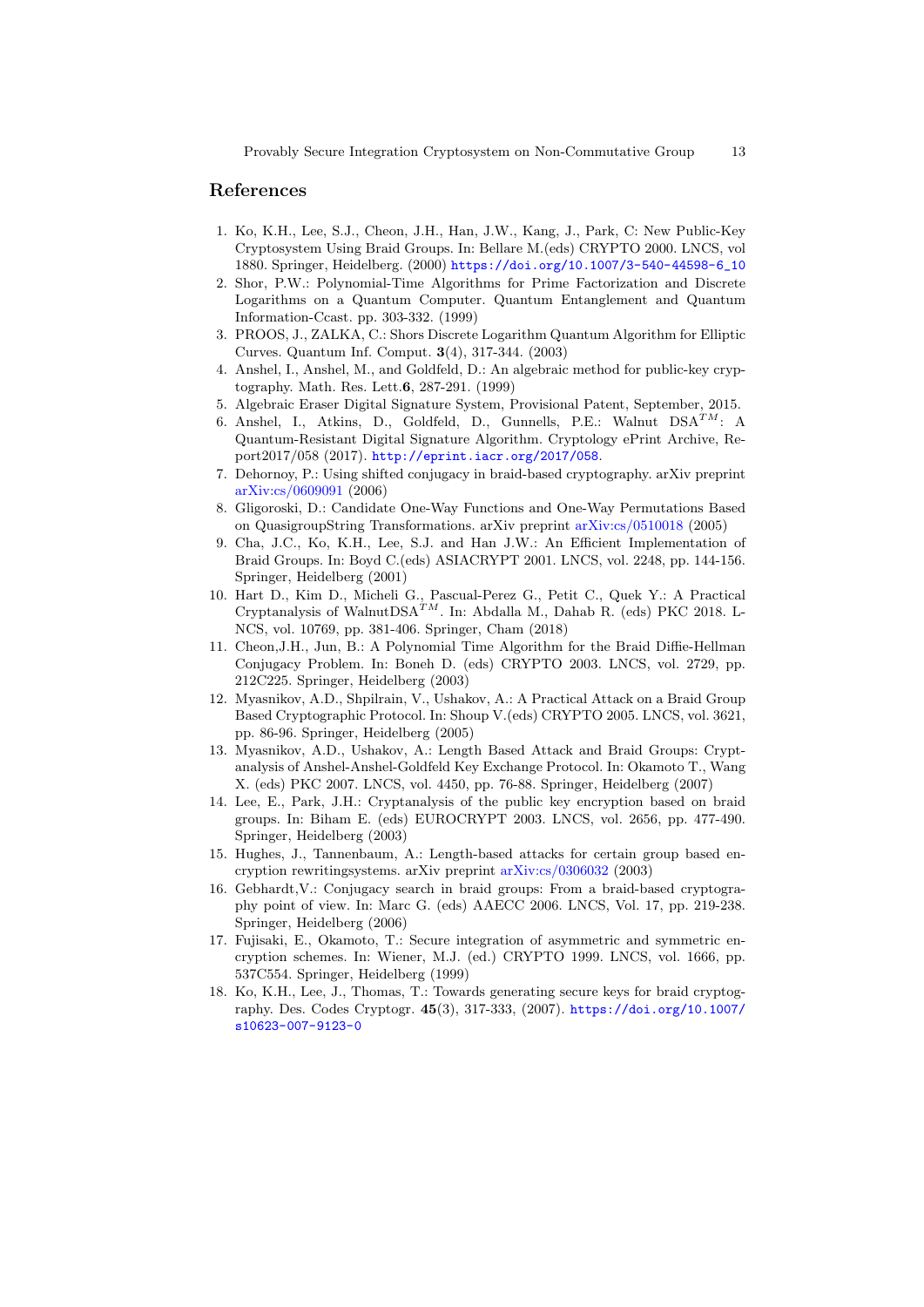- 14 X. Chen et al
- <span id="page-13-0"></span>19. Prasolov, M.: Small braids having a big ultra summit set. arXiv preprint [arX](http://arxiv.org/abs/0906.0076)[iv:cs/0306032](http://arxiv.org/abs/0906.0076)
- <span id="page-13-9"></span>20. Clark,S., Hill, D. : Quantum Supergroups V. Braid Group Action. J.Commun. Math. Phys. 344(1), 25-65. (2016) <https://doi.org/10.1007/s0022>
- <span id="page-13-10"></span>21. Dobson, E., Gavlas,H., Morris,J., Witte, D: Automorphism group of the commutator subgroup of the braid group. J.Discrete Math.. 189(1-3):69-78. (2017)
- <span id="page-13-6"></span>22. You, W.Q., Chen X.M.,Qi,J.,Rui,S.S.: A Public-key Cryptography Base on Braid Group. In Proceedings of the International Conference on Computer, electronics and communication Engineering. pp: 566-569. (2017)
- <span id="page-13-11"></span>23. Goldwasser, S., Micali, S.: Probabilistic Encryption. J. Comput. Syst. 28(2): 270- 299. (1984)
- <span id="page-13-12"></span>24. Naor,M.,Yung, M.: Public-key cryptosystems provably secure against chosen ciphertext attacks. In Proceedings of the ACM Symposium on the Theory of Computing, pp. 427-437. (1990)
- <span id="page-13-13"></span>25. Dolev,D., Dwork, C., Naor, M.: Non-Malleable Cryptography. Proceedings of the 23 annual ACM Symposium on Theory of Computing, pp. 542-552. (1991)
- <span id="page-13-14"></span>26. Bellare, M., Rogaway,P.: Random oracles are practical: a paradigm for designing efficient protocols. In Proceedings of the 1st ACM Conference on Computer and Communication Security, pp. 62-73. ACM (1993)
- <span id="page-13-15"></span>27. Garside, F.A.: The braid group and other group. Q. J. MATH.  $20(1)$ , 235-254. (1969)
- <span id="page-13-4"></span>28. Elrifai, E. A. and Morton, H. R.: Algorithms for positive braids. Quart. J. Math.Oxford 45(180), 479C497. (1994)
- <span id="page-13-16"></span>29. Birman, J., Ko, K.H., Lee, S.J.: A new approach to the word and conjugacy problems in the braidgroups. Adv. Math. 139, 322-353. (1998)
- <span id="page-13-17"></span>30. Birman,J., Ko,K.H., Lee, S.J.: The infimum, supremum, and geodesic length of a braid conjugacyclass. Adv. Math. 164, 41C56. (2001)
- <span id="page-13-7"></span>31. You, W.Q., Chen X.M.,Qi,J.: Research on a kind of anti-quantum computing public key cryptosystem. Netinfo Security. 4, 53-60 (2017)
- <span id="page-13-5"></span>32. Feder, E.: Algorithmic problems in the braid group. arXiv preprint [arX](http://arxiv.org/abs/math.GR/0305205)[iv:math/0305205](http://arxiv.org/abs/math.GR/0305205) (2003)
- <span id="page-13-18"></span>33. Han, J.W., Ko,K.H.: Positive presentations of the braid groups and the embedding problem. Math. Z. 240(1), 211-232. (2002) [https://doi.org/10.1007/]( https://doi.org/10.1007/s002090100369) [s002090100369]( https://doi.org/10.1007/s002090100369)
- <span id="page-13-19"></span>34. Elgamal, T.: A public key cryptosystem and a signature scheme based on discrete logarithms. In Blakley G.R., Chaum D. (eds) CRYPTO 1984. LNCS, vol. 196, pp. 10-18. Springer, Heidelberg (1984). [https://doi.org/10.1007/3-540-39568-7\\_2](https://doi.org/10.1007/3-540-39568-7_2)
- <span id="page-13-20"></span>35. Abdalla, M., Bellare, M., Rogaway, P.: The oracle Diffie-Hellman assumptions and an analysis of DHIES. In: Naccache, D. (ed.) CT-RSA 2001. LNCS, vol. 2020, pp.143-158. Springer, Heidelberg (2005). [https://doi.org/10.1007/](https://doi.org/10.1007/3-540-45353-9_12) [3-540-45353-9\\_12](https://doi.org/10.1007/3-540-45353-9_12)
- <span id="page-13-1"></span>36. Lichen, W.: Design and Analysis of Cryptographic Schemes Based on Braid Groups. PhD thesis, Shanghai Jiao Tong University. (2007)
- <span id="page-13-2"></span>37. Myasnkov, A., Shpilrain, V., Ushakov, A.: Non-commutative cryptography and complexity of group-theoretic problems. Providence, Rhode Island. (2011)
- <span id="page-13-3"></span>38. Vasco, M.I.G., Steinwandt, R.: Group Theoretic Cryptography. Chapman & Hall/CRC. (2015)
- <span id="page-13-8"></span>39. Cryptography And Groups (CRAG) C++ Library[EB/OL]. [http://web.stevens.](http://web.stevens.edu/algebraic/downloads.php) [edu/algebraic/downloads.php](http://web.stevens.edu/algebraic/downloads.php) (2017)